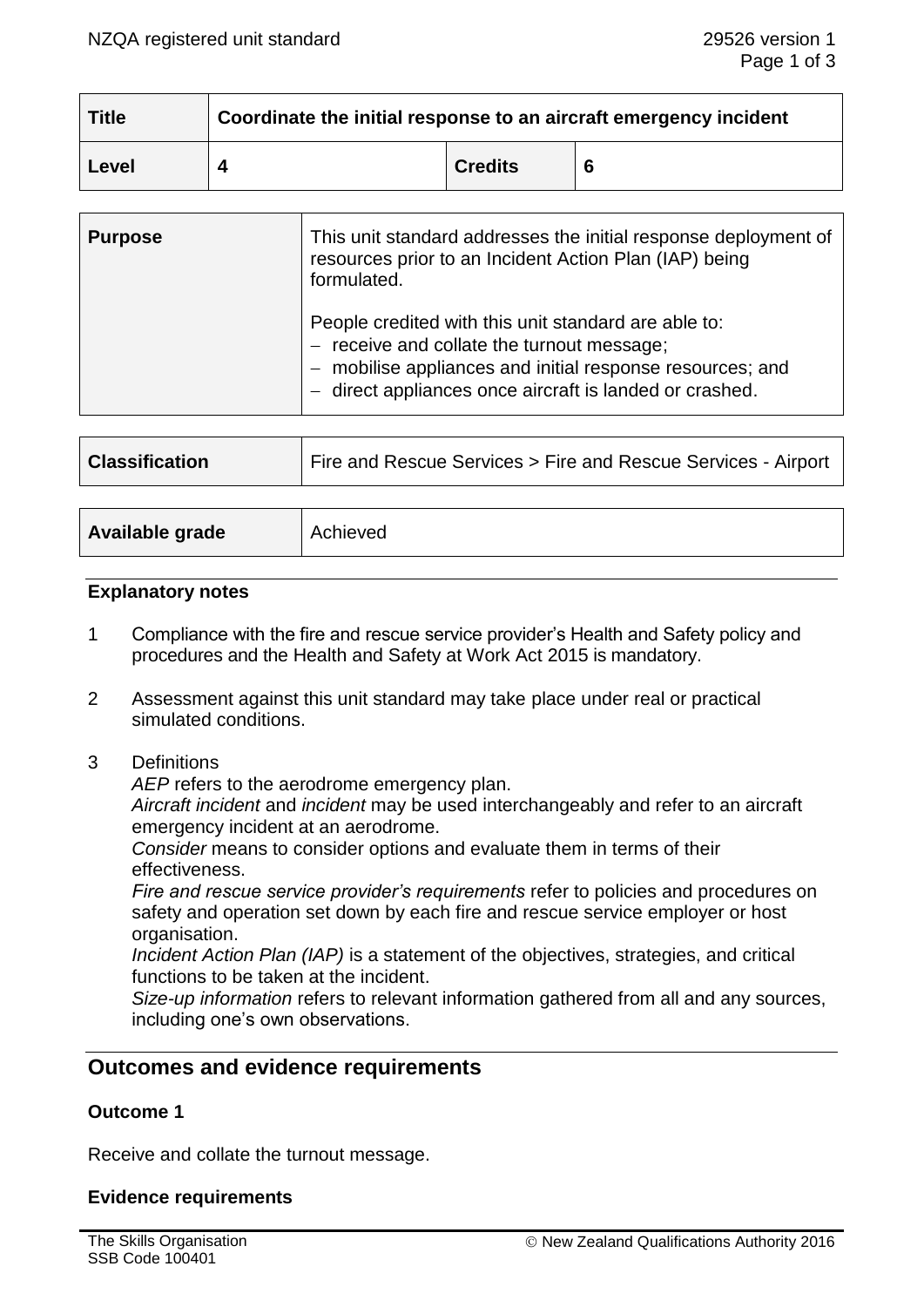- 1.1 Receive and collate the turnout message in accordance with the fire and rescue service provider's requirements.
	- Range nature of emergency local stand by, full emergency, or crash; aircraft type, number of passengers, any dangerous goods, fuel, estimated time of arrival.

## **Outcome 2**

Mobilise appliances and initial response resources.

#### **Evidence requirements**

- 2.1 Communicate with the control tower in terms of the emergency situation in accordance with the fire and rescue service provider's requirements.
- 2.2 Pre-position appliances in accordance with control tower or operations centre advice and the AEP.

Range at fire station, pre-determined holding points.

#### **Outcome 3**

Direct appliances once aircraft is landed or crashed.

#### **Evidence requirements**

| 3.1 |                                                                                       | Consider environmental conditions for planning and deployment of appliances.                     |  |  |
|-----|---------------------------------------------------------------------------------------|--------------------------------------------------------------------------------------------------|--|--|
|     | Range                                                                                 | may include but is not limited to $-$ day, night, weather.                                       |  |  |
| 3.2 | Formulate a plan for likely resources in accordance with the AEP.                     |                                                                                                  |  |  |
|     | Range                                                                                 | may include but is not limited to $-$ crash maps, environmental<br>conditions, pilot intentions. |  |  |
| 3.3 | Initially deploy appliances in accordance with the AEP and/or size-up<br>information. |                                                                                                  |  |  |
|     | Range                                                                                 | positioning, pump and roll.                                                                      |  |  |

| <b>Planned review date</b> | 31 December 2021 |
|----------------------------|------------------|
|----------------------------|------------------|

#### **Status information and last date for assessment for superseded versions**

| <b>Process</b> | <b>Version</b> | <b>Date</b>  | <b>Last Date for Assessment</b> |
|----------------|----------------|--------------|---------------------------------|
| Registration   |                | 16 June 2016 | N/A                             |